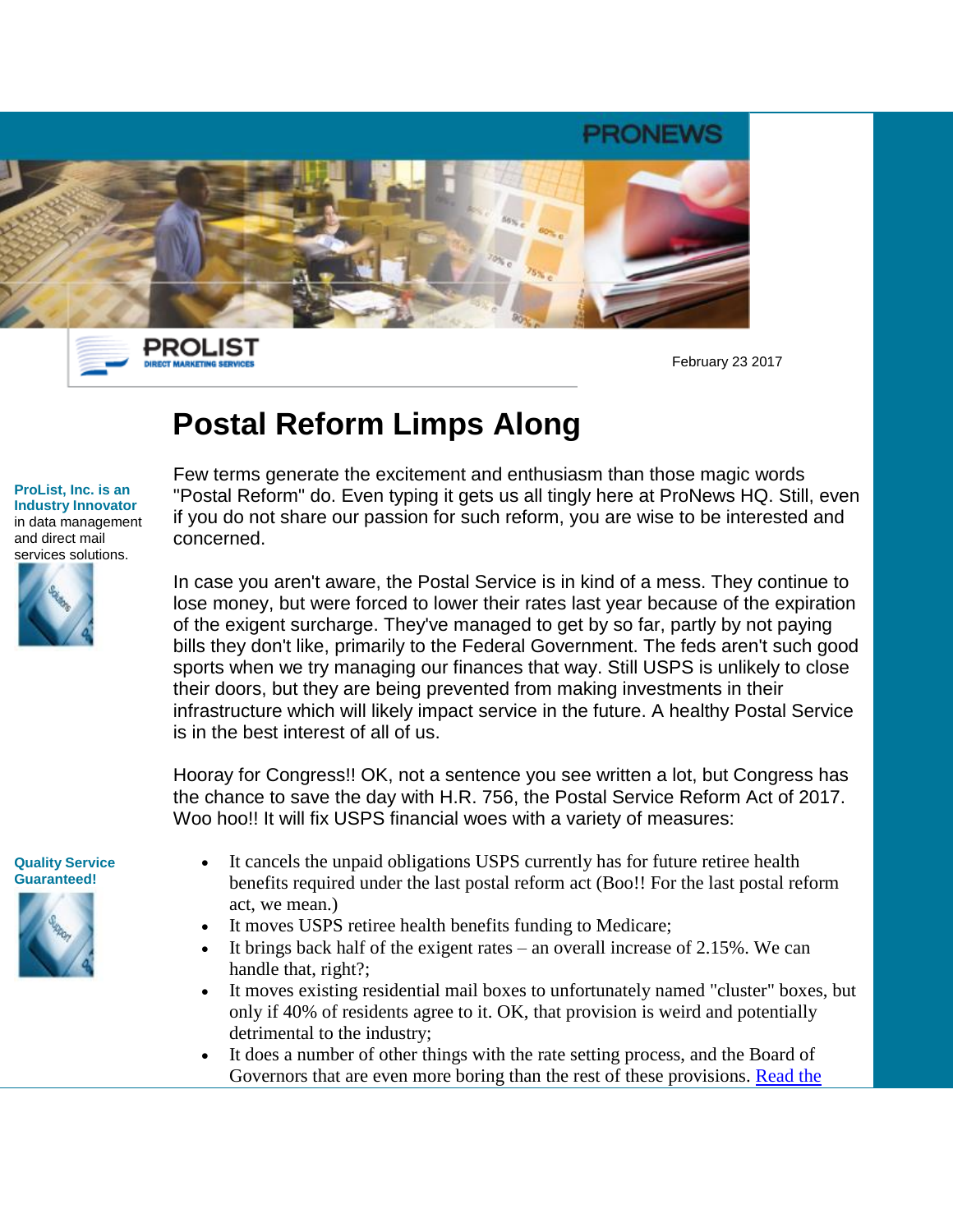### [whole thing here.](https://click.publicaster.com/ClickThru.aspx?pubids=8251%7c9333%7c18507%7c0549&digest=c5sby0KvQV2HrqZBkXT89Q&sysid=1)

So it's got some good points and bad points, but it puts the Postal Service on a healthier path, and at least ensures some stability for a few years.

But, of course, it isn't going to happen.

Two cares will get in the way: Medicare and Obamacare. Members of the Ways & Means committee in the house have called the bill a "raid on Medicare." Ouch. Until Congress has overhauled Medicare, which Speaker of the House Paul Ryan would like to do, and repealed and replaced the Affordable Care Act, postal reform seems unlikely to move out of committee.

**Dave Lewis [dlewis@prolist.com](mailto:dlewis@prolist.com) 301 924-4545 [www.ProList.com](https://click.publicaster.com/ClickThru.aspx?pubids=8251%7c9331%7c18507%7c0549&digest=ksuqls8hhxNBzuHG47wxQg&sysid=1)**

**Contact Us Today!** 



So H.R. 756 has bipartisan support and the support of the Postal Service – and it is pretty much doomed.

In the end, the Postal Service will continue to deliver your mail, but it might be a bit slower, and in older trucks, but sooner or later some kind of bill will emerge from Congress – and it could be a lot worse than this one.

Stay tuned!

## **ProList's First 2017 Webinar Set for March 23**

## **You don't want to miss this one**

Ever wonder how we learn all of those complex postal regulations? How we keep up to date on all of the regulatory details required to send your mail successfully? Is it long hours of study? Constant conferences, seminars, reading the DMM late at night? HA! Nope – we ask Leo.

Leo Raymond, President of Mailer's Hub, is a true treasure in the world of mailers. In a long career with the Postal Service Leo pretty much wrote the Domestic Mail Manual, and yet somehow retained a sense of humor and the ability to speak to humans. We've asked Leo to join us on March 23rd for our next Webinar: *State of the Postal Service: An in depth look at where and why the Postal Service is where it is, and where it's headed.* The Postal Service is an essential partner to anyone who uses the mail, and understanding their outlook is important to long term planning. Leo is a gifted speaker who is able to take technical information and make it interesting and, dare we say, entertaining. You need to know your industry. You need to hear what Leo has to say.

Mark your calendar today for March 23, at 12:30 p.m. We'll send further details as the date approaches, but this is one webinar you do not want to miss.